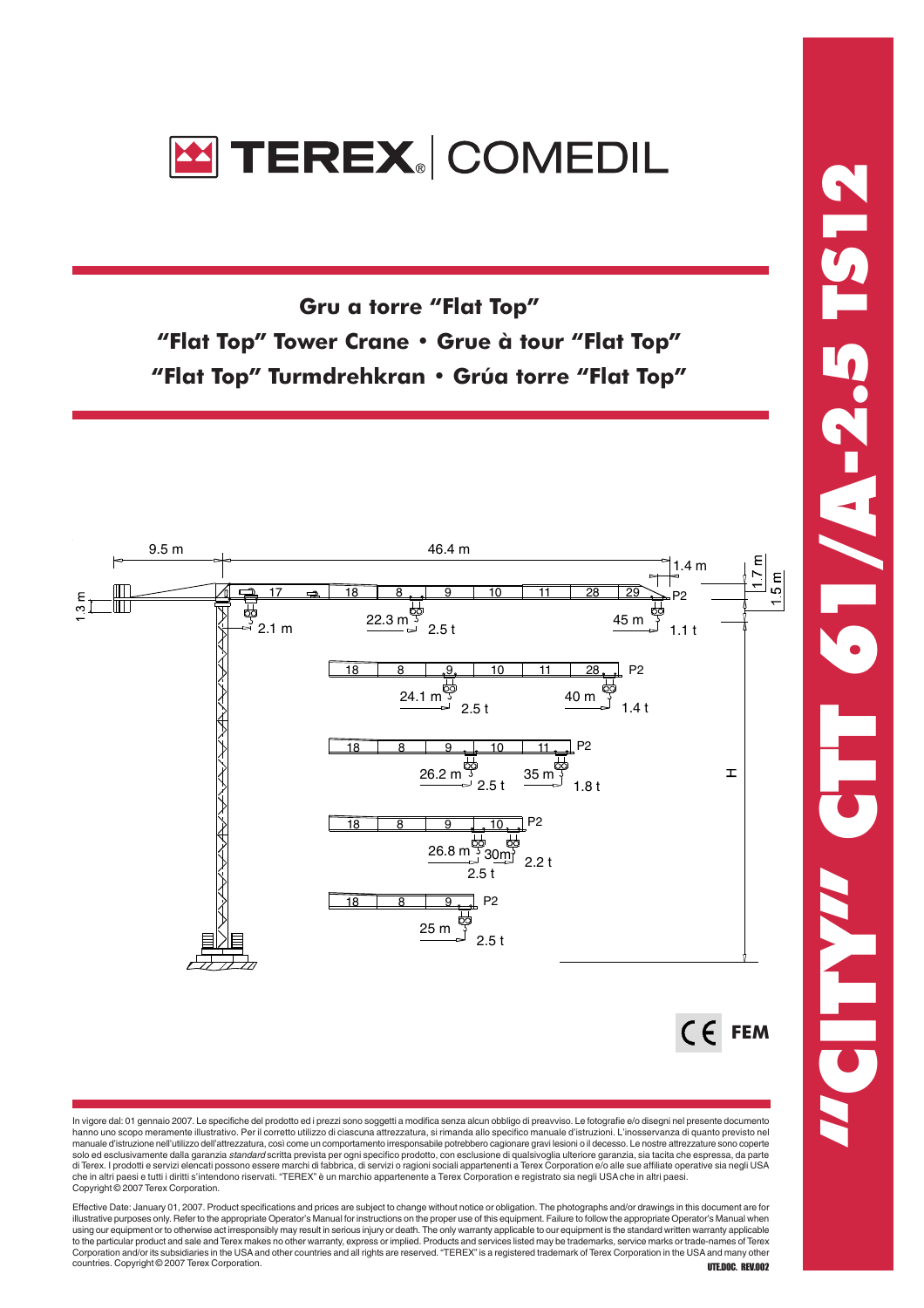



| ୍କ               |       |   |  |
|------------------|-------|---|--|
| $2.5$ t          | 22.26 | m |  |
| 2.5 <sub>t</sub> | 24.14 | m |  |
| 2.5 <sub>t</sub> | 26.19 | m |  |
| 2.5 <sub>t</sub> | 26.77 | m |  |
| 2.5              | 25    | m |  |

| CTT $61/A - 2.5$ |                 |              |              |     |     |     |     |      |           |                |           |     |
|------------------|-----------------|--------------|--------------|-----|-----|-----|-----|------|-----------|----------------|-----------|-----|
| ಅಂ               | m               |              | $\mathbf{m}$ |     | 10  | 15  | 20  | 25   | <b>30</b> | 3 <sub>5</sub> | <b>40</b> | 45  |
| 2.5 <sub>1</sub> | 22.26<br>$\sim$ | m            |              | 2.5 | 2.5 | 2.5 | 2.5 | 2.19 | .78       | .49            | 1.27      | 1.1 |
| 2.5 <sub>t</sub> | 24.14<br>$\sim$ | m            |              | 2.5 | 2.5 | 2.5 | 2.5 | 2.4  | .96       | .64            | 1.4       |     |
| 2.5 <sub>1</sub> | 26.19<br>$\sim$ | m            |              | 2.5 | 2.5 | 2.5 | 2.5 | 2.5  | 2.15      | 1.8            |           |     |
| 2.5 <sub>t</sub> | 26.77<br>$\sim$ | $\mathsf{m}$ |              | 2.5 | 2.5 | 2.5 | 2.5 | 2.5  | 2.2       |                |           |     |
| 2.5 <sub>t</sub> | -25<br>$\sim$   | m            |              | 2.5 | 2.5 | 2.5 | 2.5 | 2.5  |           |                |           |     |



GB  $\bullet$ 



 $\bullet$ 

 $\blacksquare$  $\blacksquare$ च्च  $\circ$ **Killed Kill** i  $\omega$ Gru ancorata  $\pm$ I **STATE** Crane tied to the structure GB Grue ancrée F Geankerter Kran D Grúa anclada E  $\triangleleft$ 77777.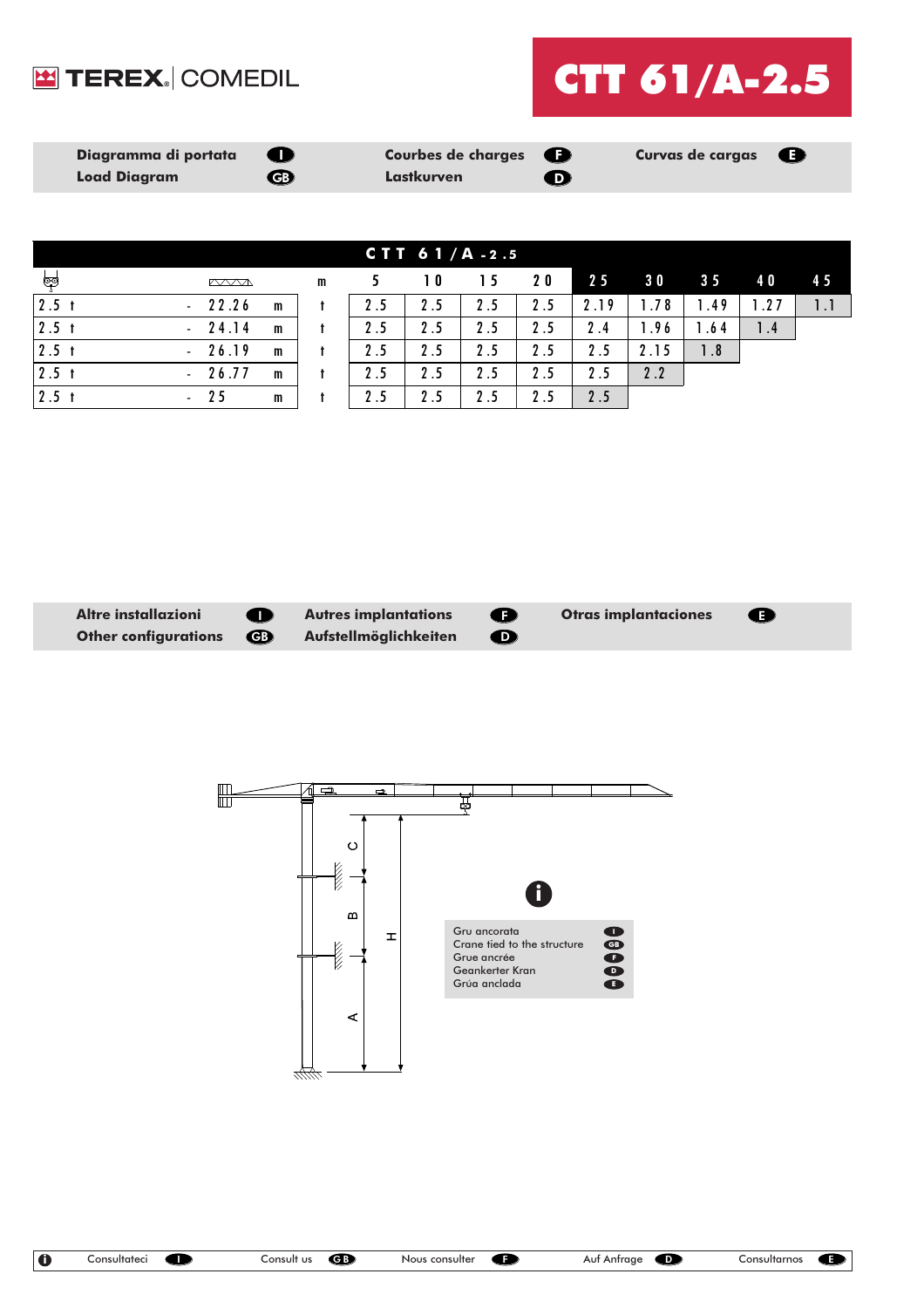

## CTT 61/A-2.5



sotto gancio